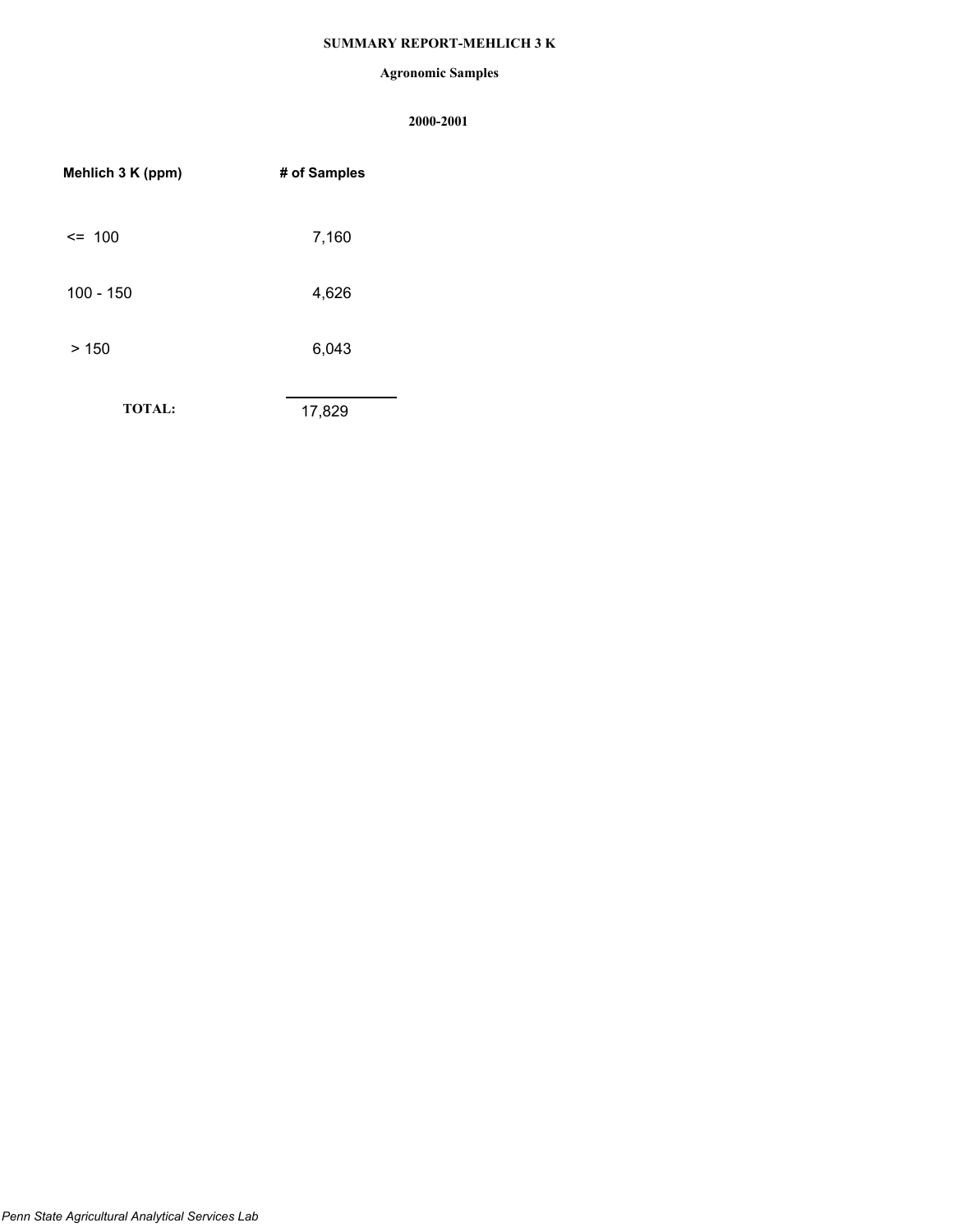# **Agronomic Samples**

| County           | <b>Total Samples</b> |                | Mehlich 3 K<br>(ppm) | # of Samples |
|------------------|----------------------|----------------|----------------------|--------------|
| <b>ADAMS</b>     | 97                   |                |                      |              |
|                  |                      |                | $1 \le 100$          | 50           |
|                  |                      | $\overline{2}$ | $100 - 150$          | 26           |
|                  |                      | 3              | > 150                | 21           |
| <b>ALLEGHENY</b> | 174                  |                |                      |              |
|                  |                      |                | $1 \le 100$          | 57           |
|                  |                      | $\overline{2}$ | 100 - 150            | 45           |
|                  |                      | 3              | > 150                | 72           |
| <b>ARMSTRONG</b> | 140                  |                |                      |              |
|                  |                      |                | $1 \le 100$          | 87           |
|                  |                      | $\overline{2}$ | $100 - 150$          | 28           |
|                  |                      | 3              | > 150                | 25           |
| <b>BEAVER</b>    | 57                   |                |                      |              |
|                  |                      |                | $1 \le 100$          | 35           |
|                  |                      | $\overline{2}$ | 100 - 150            | 10           |
|                  |                      | 3              | > 150                | 12           |
| <b>BEDFORD</b>   | 413                  |                |                      |              |
|                  |                      |                | $1 \le 100$          | 196          |
|                  |                      | $\overline{2}$ | $100 - 150$          | 102          |
|                  |                      | 3              | > 150                | 115          |
| <b>BERKS</b>     | 247                  |                |                      |              |
|                  |                      |                | $1 \le 100$          | 85           |
|                  |                      | $\overline{2}$ | 100 - 150            | 62           |
|                  |                      | 3              | > 150                | 100          |
| <b>BLAIR</b>     | 296                  |                |                      |              |
|                  |                      | 1              | $= 100$              | 85           |
|                  |                      | $\overline{2}$ | $100 - 150$          | 70           |
|                  |                      | 3              | > 150                | 141          |
| <b>BRADFORD</b>  | 676                  |                |                      |              |
|                  |                      |                | $1 \le 100$          | 309          |
|                  |                      | $\overline{2}$ | $100 - 150$          | 167          |
|                  |                      | 3              | > 150                | 200          |
| <b>BUCKS</b>     | 162                  |                |                      |              |
|                  |                      |                | $1 \le 100$          | 77           |
|                  |                      | $\overline{2}$ | 100 - 150            | 43           |
|                  |                      | 3              | > 150                | 42           |
| <b>BUTLER</b>    | 240                  |                |                      |              |
|                  |                      |                | $1 \le 100$          | 118          |
|                  |                      | $\overline{2}$ | $100 - 150$          | 62           |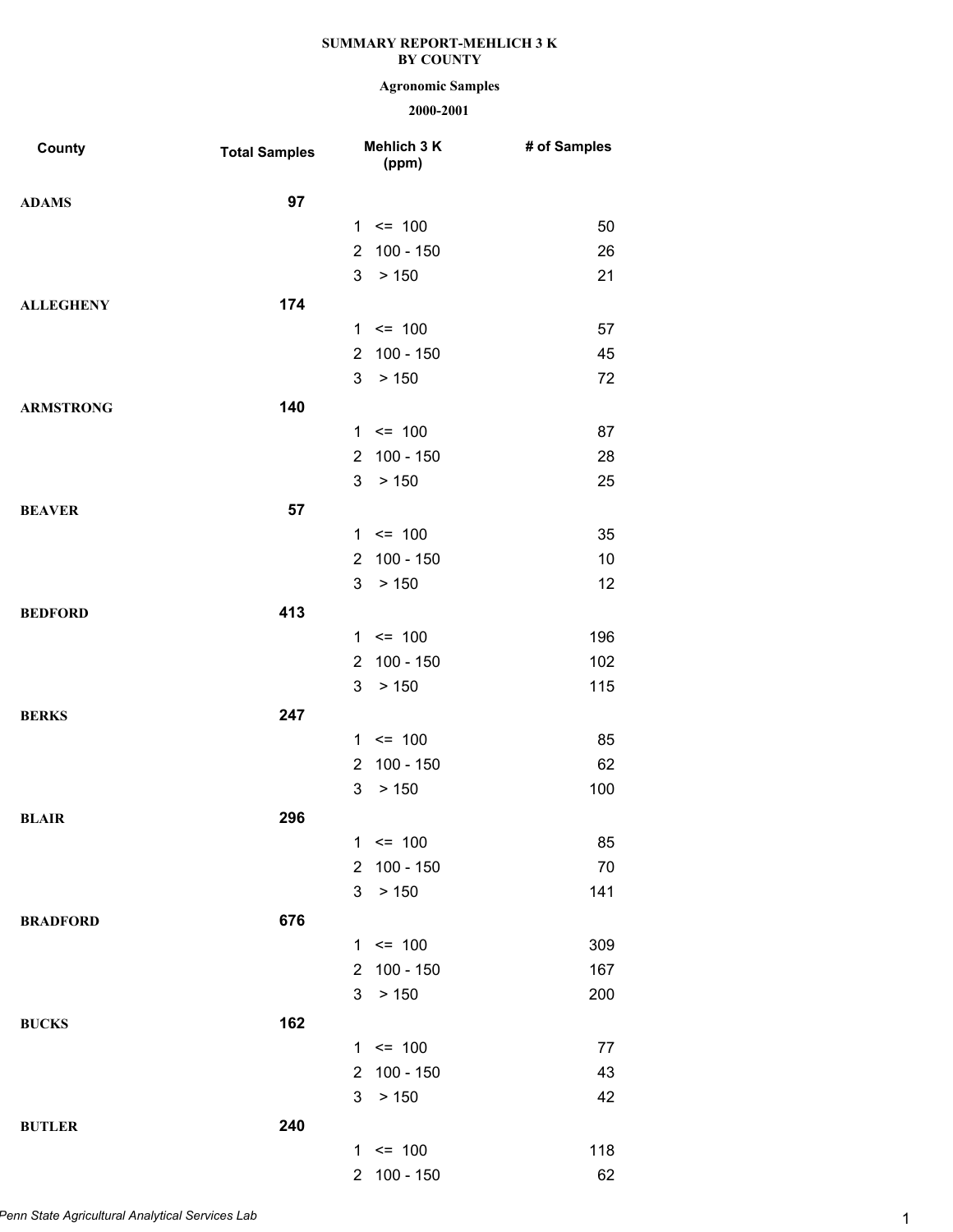## **Agronomic Samples**

| County            | <b>Total Samples</b> |                      | Mehlich 3 K<br>(ppm) | # of Samples   |
|-------------------|----------------------|----------------------|----------------------|----------------|
|                   |                      | 3                    | > 150                | 60             |
| <b>CAMBRIA</b>    | 206                  |                      |                      |                |
|                   |                      |                      | $1 \le 100$          | 57             |
|                   |                      | $\overline{2}$       | 100 - 150            | 73             |
|                   |                      | 3                    | > 150                | 76             |
| <b>CAMERON</b>    | 20                   |                      |                      |                |
|                   |                      |                      | $1 \le 100$          | 11             |
|                   |                      | $\overline{2}$       | 100 - 150            | $\overline{2}$ |
|                   |                      | 3                    | > 150                | $\overline{7}$ |
| <b>CARBON</b>     | 14                   |                      |                      |                |
|                   |                      |                      | $1 \le 100$          | 5              |
|                   |                      | $\overline{2}$       | 100 - 150            | 6              |
|                   |                      | 3                    | > 150                | $\mathsf 3$    |
| <b>CENTRE</b>     | 2,380                |                      |                      |                |
|                   |                      |                      | $1 \le 100$          | 734            |
|                   |                      | $\overline{2}$       | $100 - 150$          | 668            |
|                   |                      | 3                    | > 150                | 978            |
| <b>CHESTER</b>    | 212                  |                      |                      |                |
|                   |                      |                      | $1 \le 100$          | 76             |
|                   |                      | $\overline{2}$       | 100 - 150            | 38             |
|                   |                      | 3                    | > 150                | 98             |
| <b>CLARION</b>    | 94                   |                      |                      |                |
|                   |                      | $\mathbf{1}$         | $\leq$ 100           | 44             |
|                   |                      | $\overline{2}$       | $100 - 150$          | 23             |
|                   |                      | 3                    | > 150                | 27             |
| <b>CLEARFIELD</b> | 283                  |                      |                      |                |
|                   |                      |                      | $1 \le 100$          | 136            |
|                   |                      | $\overline{2}$       | 100 - 150            | 72             |
|                   |                      | 3                    | > 150                | 75             |
| <b>CLINTON</b>    | 146                  |                      |                      |                |
|                   |                      |                      | $1 \le 100$          | 46             |
|                   |                      | $\mathbf{2}^{\circ}$ | 100 - 150            | 41             |
|                   |                      | 3                    | > 150                | 59             |
| <b>COLUMBIA</b>   | 405                  |                      |                      |                |
|                   |                      |                      | $1 \le 100$          | 246            |
|                   |                      | $\overline{2}$       | 100 - 150            | 95             |
|                   |                      | 3                    | > 150                | 64             |
| <b>CRAWFORD</b>   | 479                  |                      |                      |                |
|                   |                      |                      | $1 \le 100$          | 232            |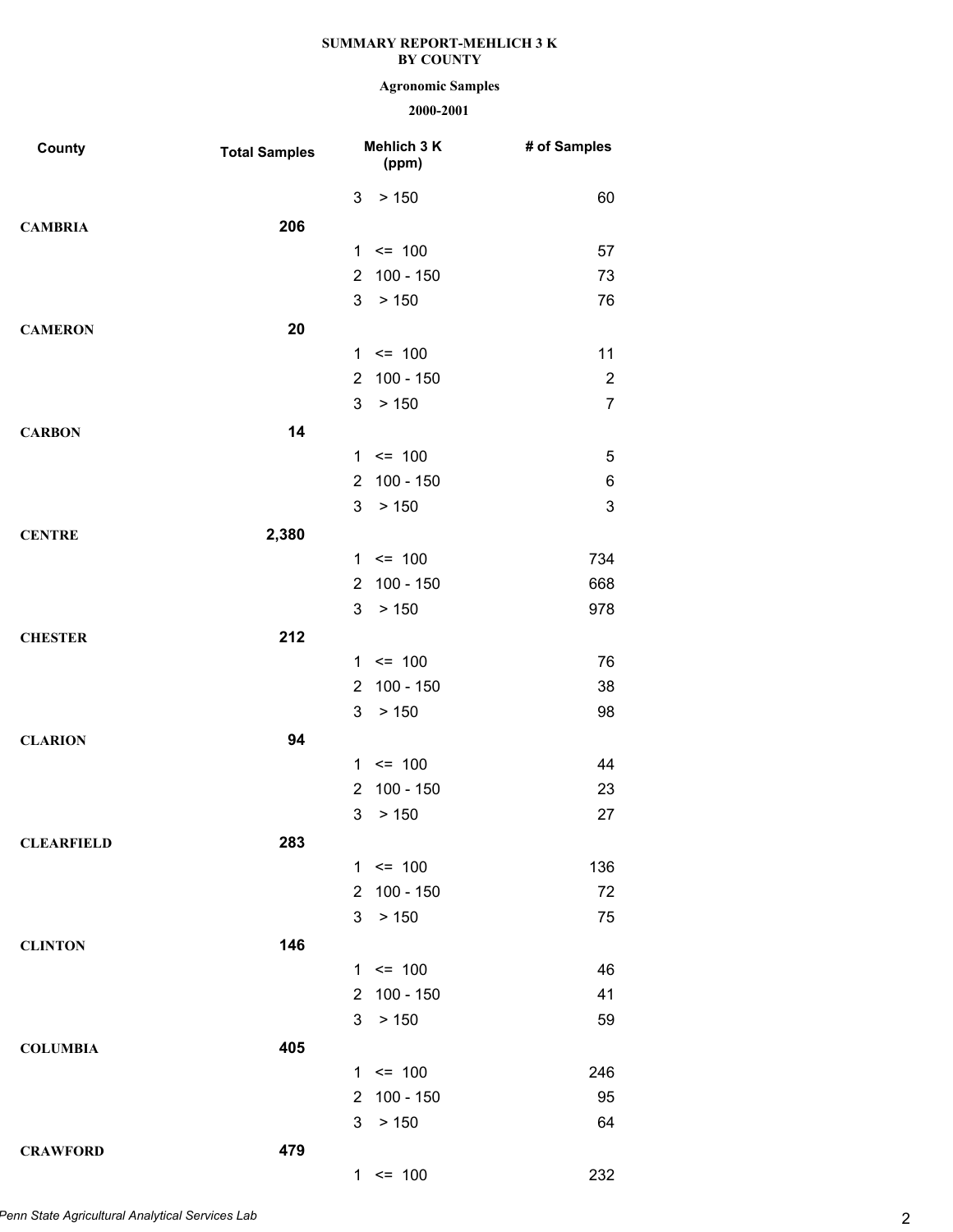# **Agronomic Samples**

| County            | <b>Total Samples</b> |                       | Mehlich 3 K<br>(ppm) | # of Samples |
|-------------------|----------------------|-----------------------|----------------------|--------------|
|                   |                      | $\overline{2}$        | 100 - 150            | 147          |
|                   |                      | 3                     | > 150                | 100          |
| <b>CUMBERLAND</b> | 430                  |                       |                      |              |
|                   |                      |                       | $1 \le 100$          | 168          |
|                   |                      | $\overline{2}$        | 100 - 150            | 122          |
|                   |                      | 3                     | > 150                | 140          |
| <b>DAUPHIN</b>    | 380                  |                       |                      |              |
|                   |                      | 1                     | $= 100$              | 173          |
|                   |                      | $\overline{2}$        | 100 - 150            | 95           |
|                   |                      | 3                     | > 150                | 112          |
| <b>DELAWARE</b>   | 167                  |                       |                      |              |
|                   |                      |                       | $1 \le 100$          | 65           |
|                   |                      | $\overline{2}$        | 100 - 150            | 46           |
|                   |                      | 3                     | > 150                | 56           |
| <b>ELK</b>        | 41                   |                       |                      |              |
|                   |                      |                       | $1 \le 100$          | 26           |
|                   |                      | $\overline{2}$        | 100 - 150            | 9            |
|                   |                      | 3                     | > 150                | 6            |
| <b>ERIE</b>       | 156                  |                       |                      |              |
|                   |                      |                       | $1 \le 100$          | 71           |
|                   |                      | $\overline{2}$        | 100 - 150            | 30           |
|                   |                      | 3                     | > 150                | 55           |
| <b>FAYETTE</b>    | 154                  |                       |                      |              |
|                   |                      | $\mathbf{1}$          | $= 100$              | 80           |
|                   |                      | $\overline{2}$        | 100 - 150            | 38           |
|                   |                      | 3                     | > 150                | 36           |
| <b>FOREST</b>     | 6                    |                       |                      |              |
|                   |                      |                       | $1 \le 100$          | 3            |
|                   |                      | $\mathbf{2}^{\prime}$ | 100 - 150            | 3            |
| <b>FRANKLIN</b>   | 598                  |                       |                      |              |
|                   |                      |                       | $1 \le 100$          | 163          |
|                   |                      | $\mathbf{2}^{\circ}$  | 100 - 150            | 157          |
|                   |                      | 3                     | > 150                | 278          |
| <b>FULTON</b>     | 200                  |                       |                      |              |
|                   |                      |                       | $1 \le 100$          | 97           |
|                   |                      | $\overline{2}$        | $100 - 150$          | 52           |
|                   |                      | 3                     | > 150                | 51           |
| <b>GREENE</b>     | 54                   |                       |                      |              |
|                   |                      |                       | $1 \le 100$          | 35           |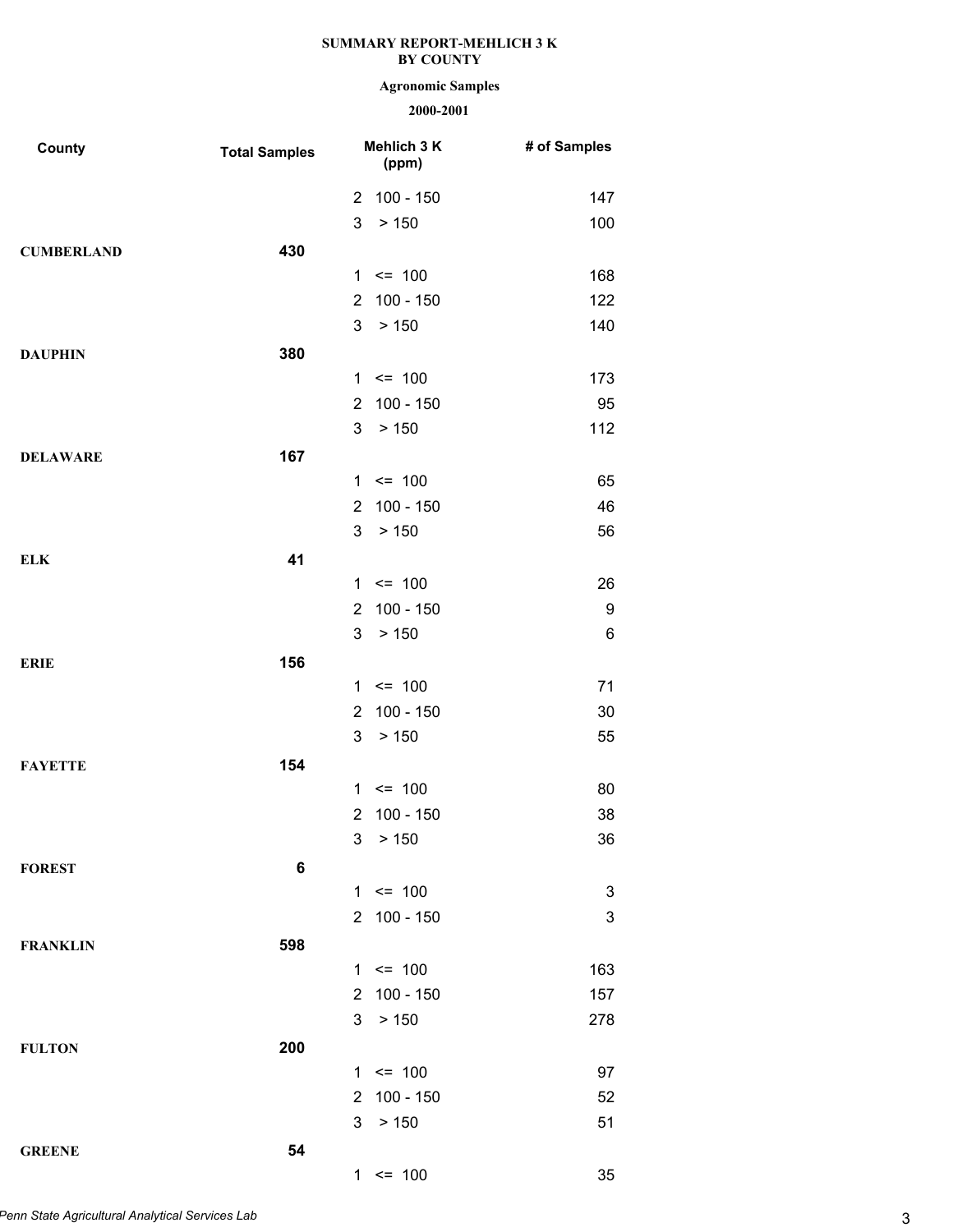## **Agronomic Samples**

## **2000-2001**

| County            | <b>Total Samples</b> |                | Mehlich 3 K<br>(ppm) | # of Samples |
|-------------------|----------------------|----------------|----------------------|--------------|
|                   |                      | $\overline{2}$ | 100 - 150            | 10           |
|                   |                      | 3              | > 150                | 9            |
| <b>HUNTINGDON</b> | 273                  |                |                      |              |
|                   |                      |                | $1 \le 100$          | 109          |
|                   |                      | $\overline{2}$ | 100 - 150            | 69           |
|                   |                      | 3              | > 150                | 95           |
| <b>INDIANA</b>    | 245                  |                |                      |              |
|                   |                      |                | $1 \le 100$          | 82           |
|                   |                      | $\overline{2}$ | 100 - 150            | 74           |
|                   |                      | 3              | > 150                | 89           |
| <b>JEFFERSON</b>  | 139                  |                |                      |              |
|                   |                      |                | $1 \le 100$          | 54           |
|                   |                      | $\overline{2}$ | 100 - 150            | 46           |
|                   |                      | 3              | > 150                | 39           |
| <b>JUNIATA</b>    | 217                  |                |                      |              |
|                   |                      |                | $1 \le 100$          | 55           |
|                   |                      | $\overline{2}$ | 100 - 150            | 68           |
|                   |                      | 3              | > 150                | 94           |
| <b>LACKAWANNA</b> | 91                   |                |                      |              |
|                   |                      |                | $1 \le 100$          | 61           |
|                   |                      | $\overline{2}$ | 100 - 150            | 15           |
|                   |                      | 3              | > 150                | 15           |
| <b>LANCASTER</b>  | 940                  |                |                      |              |
|                   |                      | $\mathbf 1$    | $\leq$ 100           | 208          |
|                   |                      | $\overline{2}$ | 100 - 150            | 218          |
|                   |                      | 3              | > 150                | 514          |
| <b>LAWRENCE</b>   | 92                   |                |                      |              |
|                   |                      |                | $1 \le 100$          | 48           |
|                   |                      | $\overline{2}$ | 100 - 150            | 20           |
|                   |                      | 3              | > 150                | 24           |
| <b>LEBANON</b>    | 206                  |                |                      |              |
|                   |                      |                | $1 \le 100$          | 36           |
|                   |                      | $\overline{2}$ | 100 - 150            | 54           |
|                   |                      | 3              | > 150                | 116          |
| <b>LEHIGH</b>     | 87                   |                |                      |              |
|                   |                      |                | $1 \le 100$          | 35           |
|                   |                      | $\overline{2}$ | 100 - 150            | 24           |
|                   |                      | 3              | > 150                | 28           |

**LUZERNE 128**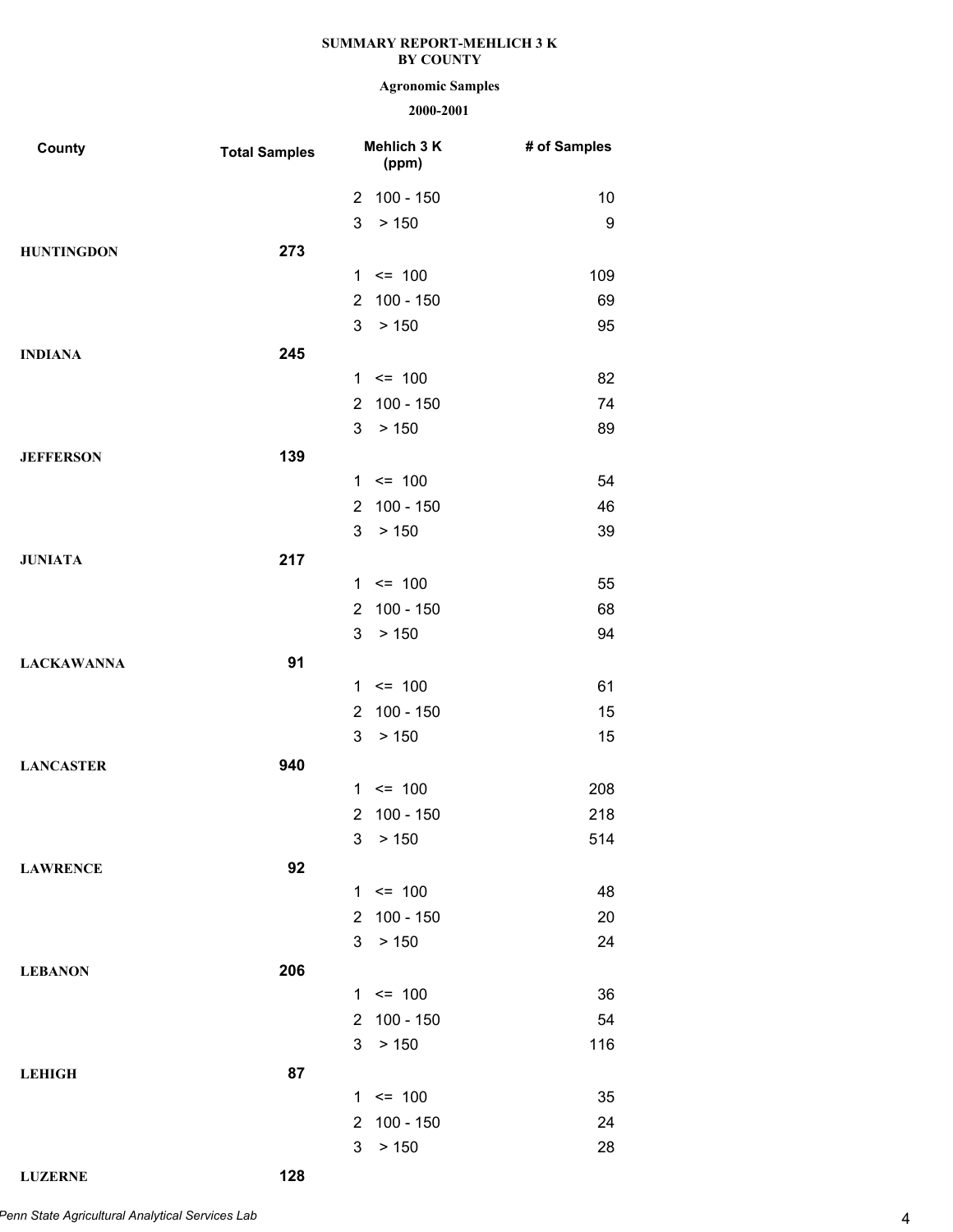# **Agronomic Samples**

| County             | <b>Total Samples</b> |                | Mehlich 3 K<br>(ppm) | # of Samples              |
|--------------------|----------------------|----------------|----------------------|---------------------------|
|                    |                      | 1              | $= 100$              | 86                        |
|                    |                      | $\overline{2}$ | $100 - 150$          | 17                        |
|                    |                      | 3              | > 150                | 25                        |
| <b>LYCOMING</b>    | 321                  |                |                      |                           |
|                    |                      | $\mathbf 1$    | $= 100$              | 149                       |
|                    |                      | $\overline{2}$ | $100 - 150$          | 82                        |
|                    |                      | 3              | > 150                | 90                        |
| <b>MCKEAN</b>      | 65                   |                |                      |                           |
|                    |                      | $\mathbf{1}$   | $= 100$              | 44                        |
|                    |                      | $\overline{2}$ | $100 - 150$          | 15                        |
|                    |                      | 3              | > 150                | 6                         |
| <b>MERCER</b>      | 387                  |                |                      |                           |
|                    |                      | $\mathbf 1$    | $= 100$              | 242                       |
|                    |                      | $\overline{2}$ | $100 - 150$          | 80                        |
|                    |                      | 3              | > 150                | 65                        |
| <b>MIFFLIN</b>     | 73                   |                |                      |                           |
|                    |                      | $\mathbf{1}$   | $= 100$              | 25                        |
|                    |                      | $\overline{2}$ | $100 - 150$          | 20                        |
|                    |                      | 3              | > 150                | 28                        |
| <b>MIFFLN</b>      | 10                   |                |                      |                           |
|                    |                      | $\mathbf{1}$   | $= 100$              | $\overline{2}$            |
|                    |                      | $\overline{2}$ | $100 - 150$          | 5                         |
|                    |                      | 3              | > 150                | $\ensuremath{\mathsf{3}}$ |
| <b>MONROE</b>      | 27                   |                |                      |                           |
|                    |                      |                | $1 \le 100$          | 19                        |
|                    |                      | $\overline{2}$ | $100 - 150$          | 6                         |
|                    |                      | 3              | > 150                | $\overline{c}$            |
| <b>MONTGOMERY</b>  | 209                  |                |                      |                           |
|                    |                      |                | $1 \le 100$          | 96                        |
|                    |                      | $\overline{2}$ | $100 - 150$          | 47                        |
|                    |                      | 3              | > 150                | 66                        |
| <b>MONTOUR</b>     | 252                  |                |                      |                           |
|                    |                      |                | $1 \le 100$          | 120                       |
|                    |                      | $\overline{2}$ | 100 - 150            | 70                        |
|                    |                      | 3              | > 150                | 62                        |
| <b>NORTHAMPTON</b> | 94                   |                |                      |                           |
|                    |                      |                | $1 \le 100$          | 14                        |
|                    |                      | $\overline{2}$ | $100 - 150$          | 37                        |
|                    |                      | 3              | > 150                | 43                        |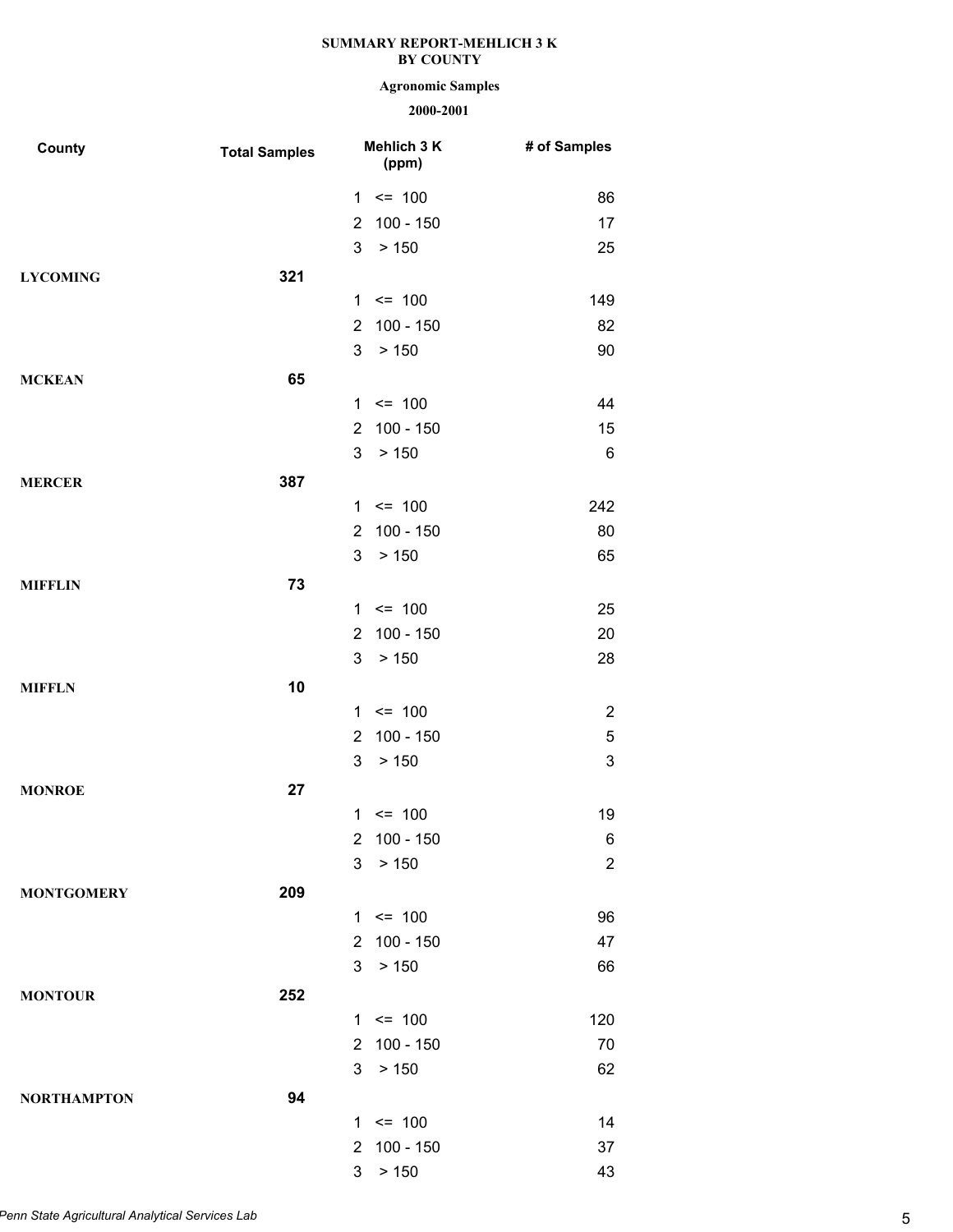## **Agronomic Samples**

| County                | <b>Total Samples</b>    |                | Mehlich 3 K<br>(ppm) | # of Samples |
|-----------------------|-------------------------|----------------|----------------------|--------------|
| <b>NORTHUMBERLAND</b> | 403                     |                |                      |              |
|                       |                         |                | $1 \le 100$          | 177          |
|                       |                         | $\overline{2}$ | $100 - 150$          | 118          |
|                       |                         | 3              | > 150                | 108          |
| <b>PERRY</b>          | 695                     |                |                      |              |
|                       |                         |                | $1 \le 100$          | 156          |
|                       |                         | $\overline{2}$ | $100 - 150$          | 225          |
|                       |                         | 3              | > 150                | 314          |
| <b>PHILADELPHIA</b>   | $\overline{\mathbf{4}}$ |                |                      |              |
|                       |                         |                | $1 \le 100$          | 4            |
| <b>PIKE</b>           | 16                      |                |                      |              |
|                       |                         |                | $1 \le 100$          | 9            |
|                       |                         | $\overline{2}$ | $100 - 150$          | $\mathbf 1$  |
|                       |                         | 3              | > 150                | 6            |
| <b>POTTER</b>         | 211                     |                |                      |              |
|                       |                         |                | $1 \le 100$          | 100          |
|                       |                         | $\overline{2}$ | 100 - 150            | 51           |
|                       |                         | 3              | > 150                | 60           |
| <b>RESEARCH</b>       | 116                     |                |                      |              |
|                       |                         |                | $1 \le 100$          | 63           |
|                       |                         | $\overline{2}$ | $100 - 150$          | 5            |
|                       |                         | 3              | > 150                | 48           |
| <b>SCHUYLKILL</b>     | 389                     |                |                      |              |
|                       |                         | 1.             | $= 100$              | 91           |
|                       |                         | $\overline{2}$ | $100 - 150$          | 107          |
|                       |                         | 3              | > 150                | 191          |
| <b>SNYDER</b>         | 280                     |                |                      |              |
|                       |                         |                | $1 \le 100$          | 96           |
|                       |                         | $\overline{2}$ | 100 - 150            | 75           |
|                       |                         | 3              | > 150                | 109          |
| <b>SOMERSET</b>       | 216                     |                |                      |              |
|                       |                         |                | $1 \le 100$          | 83           |
|                       |                         | $\overline{2}$ | $100 - 150$          | 63           |
|                       |                         | 3              | > 150                | 70           |
| <b>SULLIVAN</b>       | 41                      |                |                      |              |
|                       |                         |                | $1 \le 100$          | 28           |
|                       |                         | $\overline{2}$ | 100 - 150            | 5            |
|                       |                         | 3              | > 150                | 8            |
| <b>SUSQUEHANNA</b>    | 302                     |                |                      |              |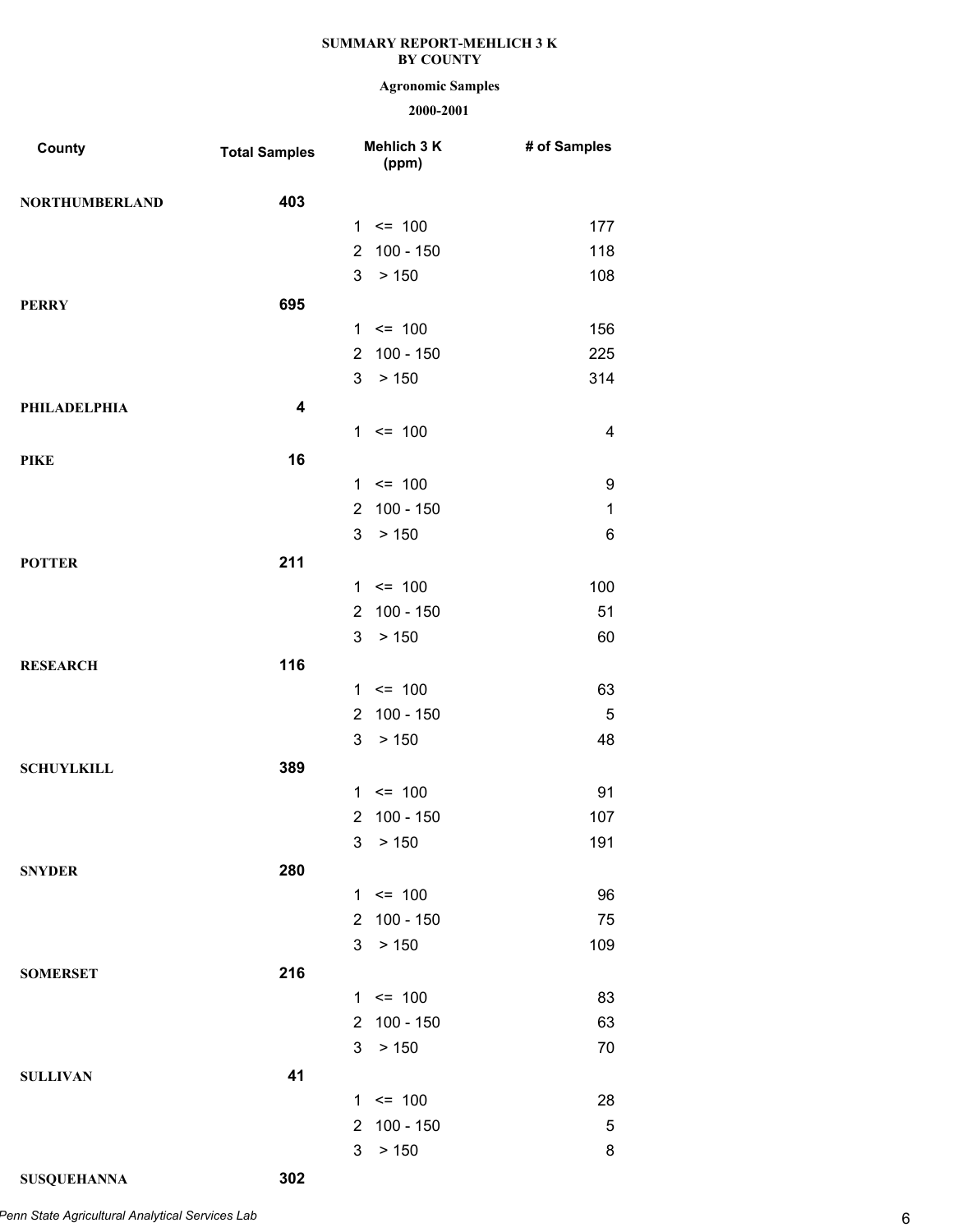# **Agronomic Samples**

| County              | <b>Total Samples</b> | Mehlich 3 K<br>(ppm)          | # of Samples |
|---------------------|----------------------|-------------------------------|--------------|
|                     |                      | $1 \le 100$                   | 160          |
|                     |                      | 100 - 150<br>$\overline{2}$   | 61           |
|                     |                      | 3<br>> 150                    | 81           |
| <b>TIOGA</b>        | 346                  |                               |              |
|                     |                      | $1 \le 100$                   | 188          |
|                     |                      | $100 - 150$<br>$\overline{2}$ | 83           |
|                     |                      | 3<br>> 150                    | 75           |
| <b>UNION</b>        | 426                  |                               |              |
|                     |                      | $1 \le 100$                   | 179          |
|                     |                      | $100 - 150$<br>$\overline{2}$ | 141          |
|                     |                      | 3<br>> 150                    | 106          |
| <b>VENANGO</b>      | 109                  |                               |              |
|                     |                      | $1 \le 100$                   | 74           |
|                     |                      | $100 - 150$<br>$\overline{2}$ | 22           |
|                     |                      | 3<br>> 150                    | 13           |
| <b>WARREN</b>       | 82                   |                               |              |
|                     |                      | $1 \le 100$                   | 38           |
|                     |                      | $100 - 150$<br>$\overline{2}$ | 19           |
|                     |                      | 3<br>> 150                    | 25           |
| <b>WASHINGTON</b>   | 220                  |                               |              |
|                     |                      | $1 \le 100$                   | 106          |
|                     |                      | $100 - 150$<br>$\overline{2}$ | 52           |
|                     |                      | 3<br>> 150                    | 62           |
| <b>WAYNE</b>        | 108                  |                               |              |
|                     |                      | $1 \le 100$                   | 70           |
|                     |                      | $\overline{2}$<br>100 - 150   | 9            |
|                     |                      | 3<br>> 150                    | 29           |
| <b>WESTMORELAND</b> | 347                  |                               |              |
|                     |                      | $1 \le 100$                   | 130          |
|                     |                      | 2 100 - 150                   | 105          |
|                     |                      | 3<br>> 150                    | 112          |
| <b>WYOMING</b>      | 278                  |                               |              |
|                     |                      | $1 \le 100$                   | 142          |
|                     |                      | 100 - 150<br>$2^{\circ}$      | 59           |
|                     |                      | 3<br>> 150                    | 77           |
| <b>YORK</b>         | 450                  |                               |              |
|                     |                      | $1 \le 100$                   | 212          |
|                     |                      | 2 100 - 150                   | 113          |
|                     |                      | 3 > 150                       | 125          |